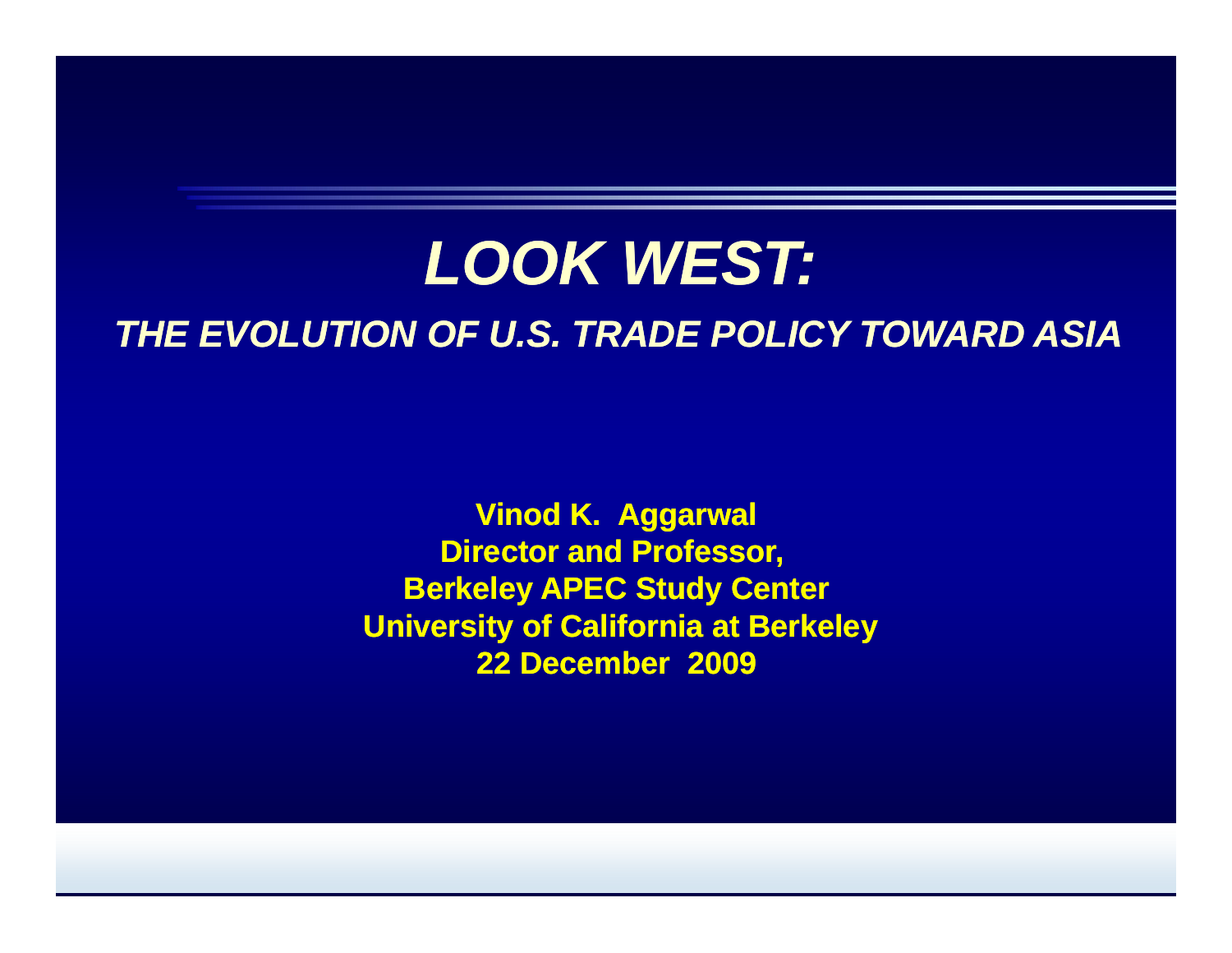# Agenda

- **1) CLASSIFYING TRADE ARRANGEMENTS**
- **2) MULTIPRODUCT MULTILATERALISM: EARLY POST WORLD WAR II TRADE POLICY**
- **3) LIBERAL PROTECTIONISM: COPING WITH PROTECTIONIST DEMANDS, MID-1950s TO EARLY 1980s**
- **4) BUILDING BLOCS? REGIONALISM, MID-1980s TO MID-1990s**
- **5) COMPETITIVE LIBERALIZATION, MID-1990s TO 2008**
- **6) AN FTAAP AND CURRENT DYNAMICS**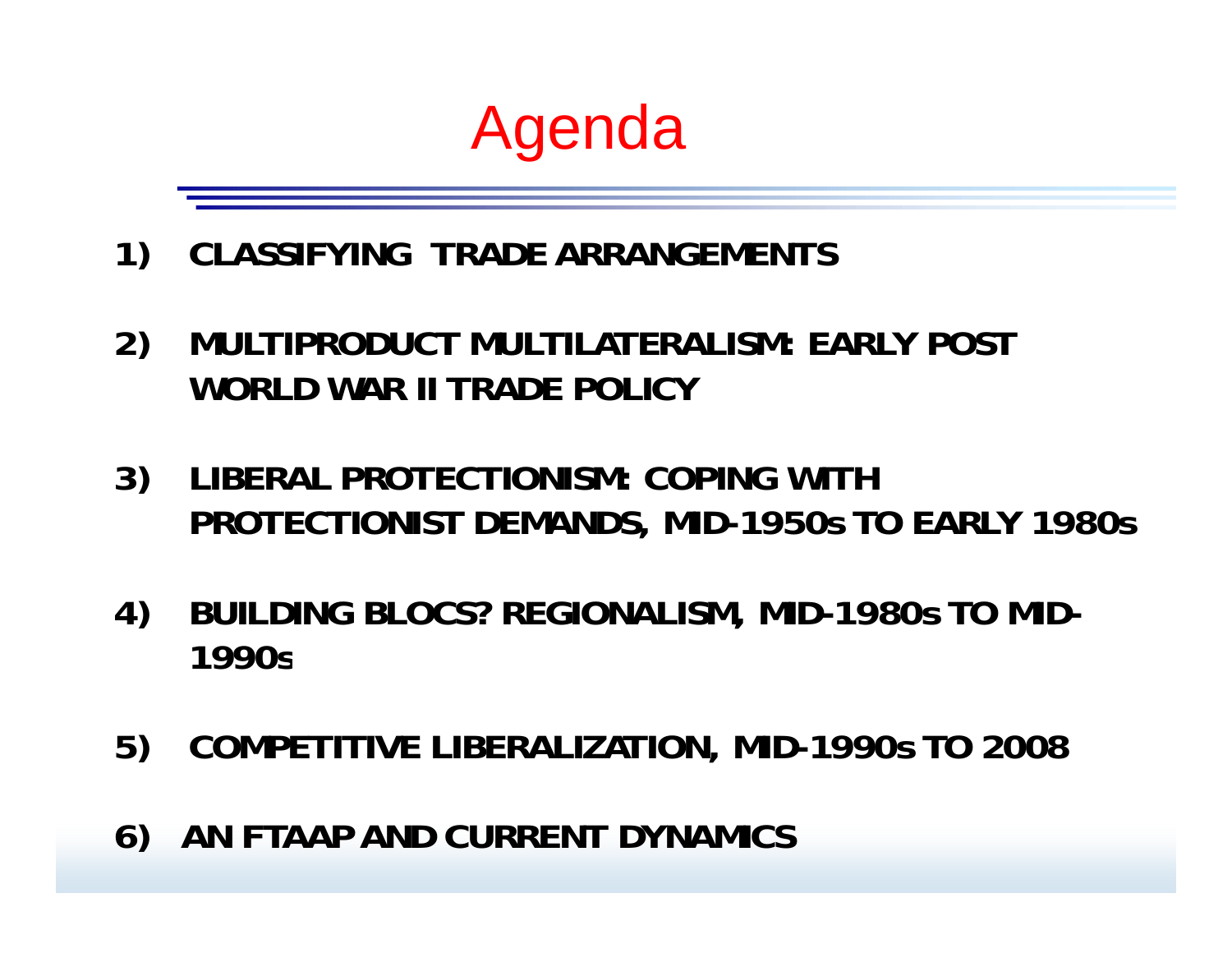## Categorizing Modes of Trade Arrangements

|                |                 |                     |                     | 11010001E           |                      |                                |                     |
|----------------|-----------------|---------------------|---------------------|---------------------|----------------------|--------------------------------|---------------------|
|                |                 | <b>Unilateral</b>   | <b>Bilateral</b>    |                     |                      | <b>Minilateral</b>             | <b>Multilateral</b> |
|                |                 |                     |                     |                     |                      |                                |                     |
|                |                 |                     | <b>GEOGRA-</b>      | <b>GEOGRA-</b>      | <b>GEOGRA-</b>       | <b>GEOGRA-</b>                 |                     |
|                |                 |                     | <b>PHICALLY</b>     | <b>PHICALLY</b>     | <b>PHICALLY</b>      | <b>PHICALLY</b>                |                     |
|                |                 |                     | <b>CONCENTRATED</b> | <b>DISPERSED</b>    | <b>CONCENTRATED</b>  | <b>DISPERSED</b>               |                     |
|                | <b>Few</b>      | (1)                 | (3)                 | (5)                 | (7)                  | (9)                            | (11)                |
|                | products        | <b>UK Corn</b>      | U.S.-Canada         | US-Japan            | <b>European Coal</b> | <b>Early Voluntary</b>         |                     |
|                |                 | Laws                | auto                | <b>VERs</b> (1980s- | and Steel            | <b>Sectoral</b>                | LTA and MFA,        |
| <b>PRODUCT</b> |                 | (1815)              | agreement           |                     | <b>Community</b>     | Liberalization                 | ITA, BTA, FSA       |
|                |                 |                     |                     | 1990s)              |                      |                                |                     |
| <b>SCOPE</b>   | (sectoralism)   | <b>Removal of</b>   |                     |                     |                      | (EVSL)                         |                     |
|                | --------------- | Corn Laws           |                     |                     |                      |                                |                     |
|                |                 | (1846)              |                     |                     |                      |                                |                     |
|                |                 |                     | (regionalism)       |                     | (regionalism)        |                                |                     |
|                | <b>Many</b>     | (2)                 | (4)                 | (6)                 | (8)                  | (10)                           | (12)                |
|                |                 |                     | Australia-          | U.S.-Israel         | AFTA,                | APEC, ASEM,                    | <b>GATT</b> and     |
|                | products        | <b>UK 1860s</b>     | <b>New Zealand</b>  | <b>FTA</b>          | NAFTA,               | <b>EU-Mercosur</b>             | <b>WTO</b>          |
|                |                 | <b>Smoot Hawley</b> |                     |                     |                      |                                |                     |
|                |                 |                     | <b>CER</b>          | $(1985; US-$        | <b>EU</b>            | <i><b>interregionalism</b></i> |                     |
|                |                 |                     |                     | Singapore           |                      | &                              |                     |
|                |                 |                     |                     | FTA (2004)          |                      | transregionalism)              |                     |
|                |                 |                     | (regionalism)       |                     | (regionalism)        |                                | (globalism)         |

### **ACTOR SCOPE**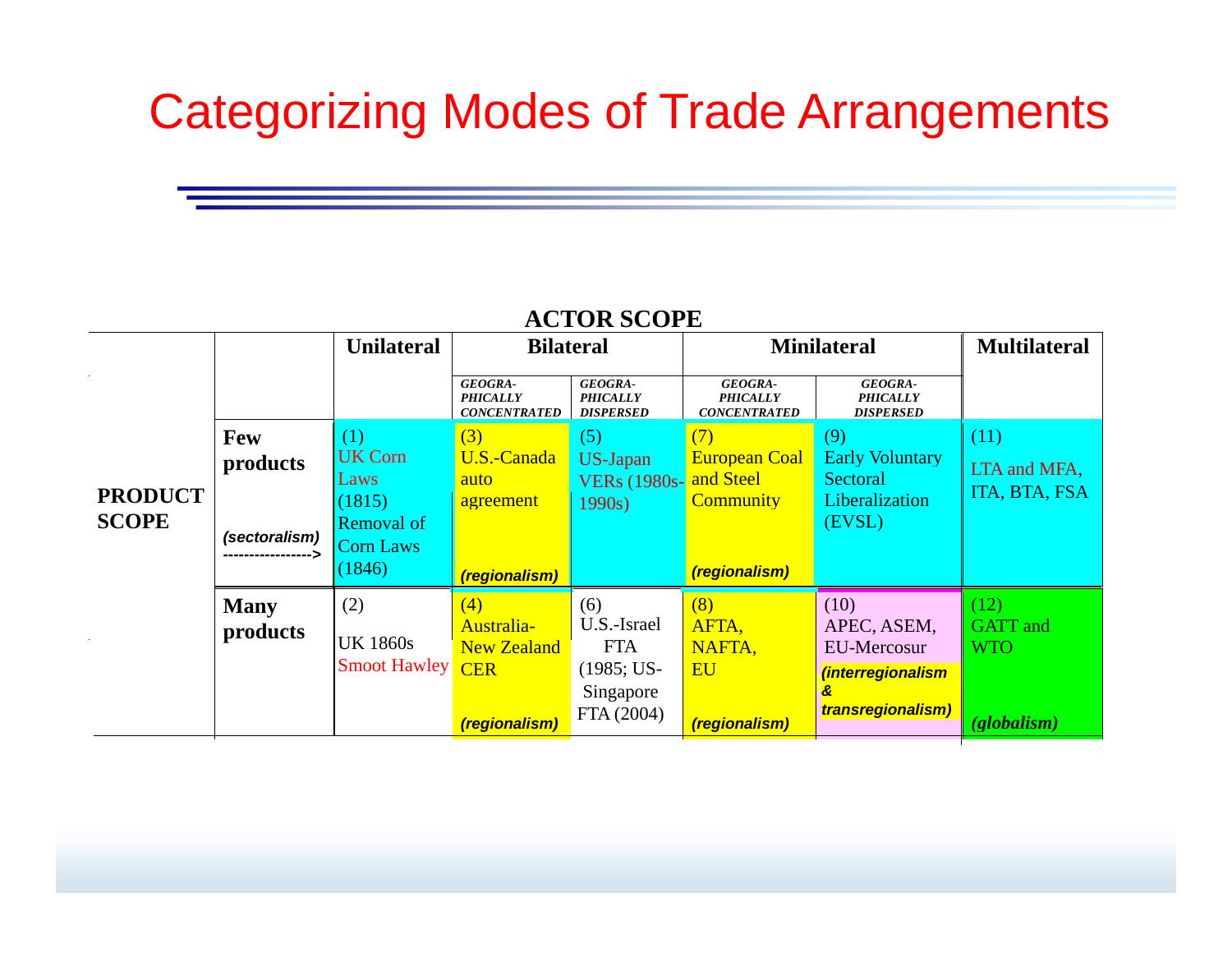# U.S. Trade Policy: 1940s to mid 1950s

|               |                                | <b>NUMBER OF PARTICIPANTS</b> |                                |                                    |                                |                                    |                     |
|---------------|--------------------------------|-------------------------------|--------------------------------|------------------------------------|--------------------------------|------------------------------------|---------------------|
|               |                                |                               |                                | <b>Bilateral</b>                   | <b>Minilateral</b>             |                                    |                     |
|               |                                | <b>Unilateral</b>             | Geographically<br>Concentrated | Geographically<br><b>Dispersed</b> | Geographically<br>Concentrated | Geographically<br><b>Dispersed</b> | <b>Multilateral</b> |
|               |                                | (1)                           | (2)                            | (3)                                | (4)                            | (5)                                | (6)                 |
| PRODUCT SCOPE | Few<br><b>Products</b>         |                               |                                |                                    |                                |                                    |                     |
|               |                                | (7)                           | (8)                            | (9)                                | (10)                           | (11)                               | (12)                |
|               | <b>Many</b><br><b>Products</b> |                               |                                |                                    |                                |                                    | GATT (1947)         |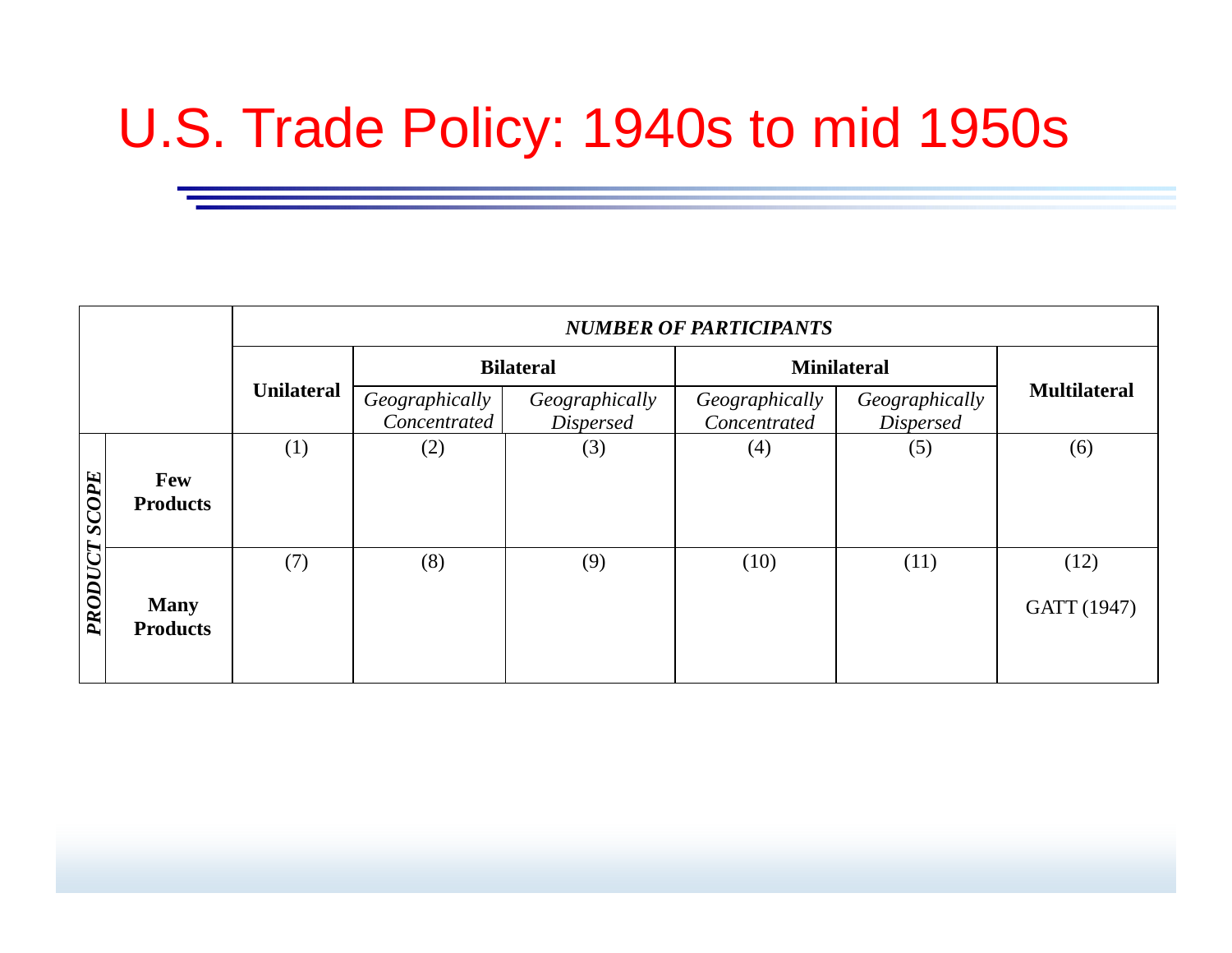## Multiproduct Multilateralism: Early Post WW Policy

- Systemic
	- ¾ **Cold War bipolarity demanded cooperation on economic economic and military fronts (San Francisco system)**
	- ¾ **As the hegemon, US desired free trade**
	- ¾ **Multilateralism was dominant dominant - US initiated GATT rounds**
- $\bullet$  Domestic
	- ¾ **Strong coalition for free trade**
- • Ideology and Leadership
	- **≻** US policy reflected beliefs in desirability of free trade **(among non-communist countries) and multilateralism**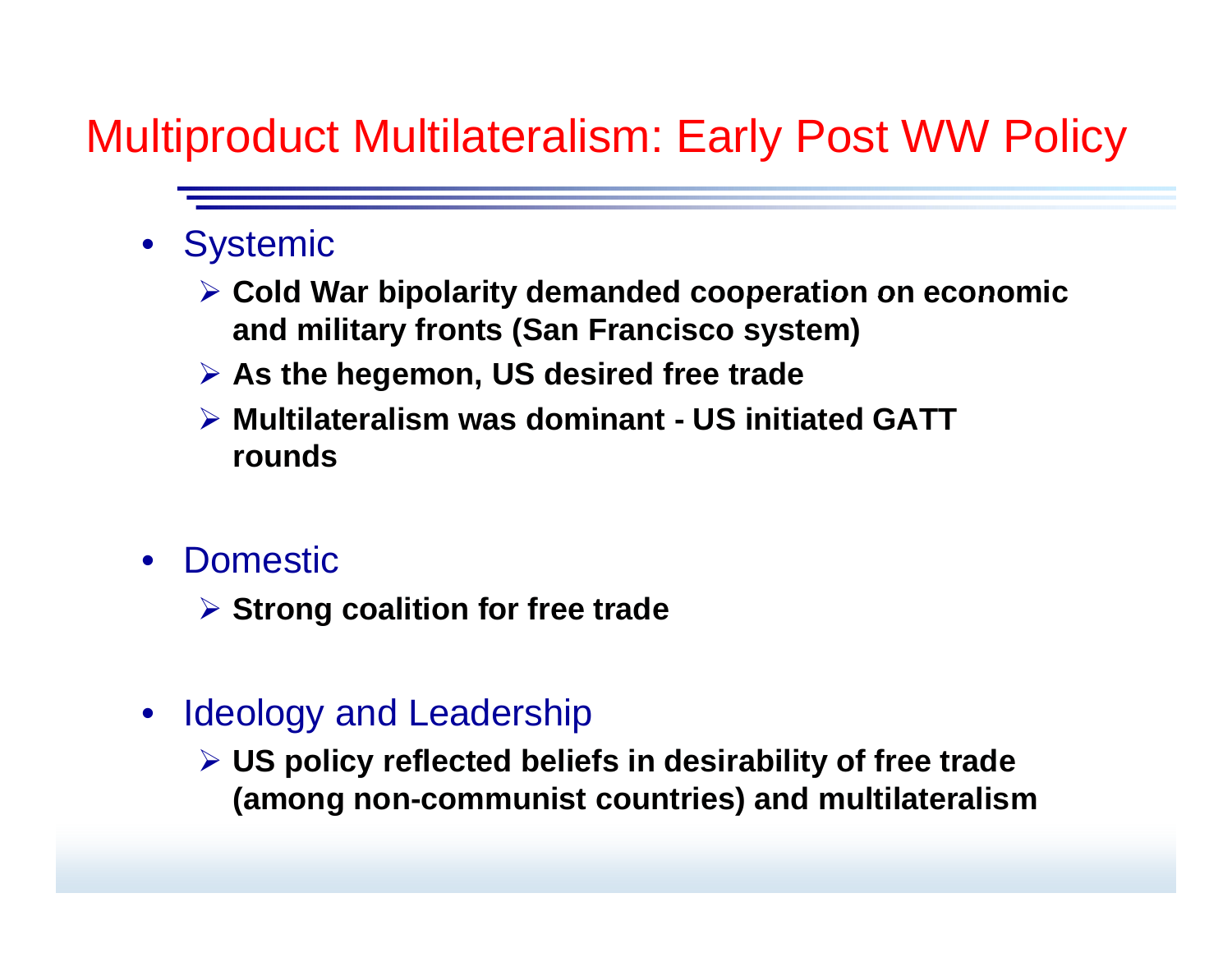# U.S. Trade Policy: 1950s to early 1980s

|                      |                                | <b>NUMBER OF PARTICIPANTS</b> |                                |                                                  |                                |                         |                                      |
|----------------------|--------------------------------|-------------------------------|--------------------------------|--------------------------------------------------|--------------------------------|-------------------------|--------------------------------------|
|                      |                                |                               | <b>Bilateral</b>               |                                                  | <b>Minilateral</b>             |                         |                                      |
|                      |                                | <b>Unilateral</b>             | Geographically<br>Concentrated | Geographically                                   | Geographically<br>Concentrated | Geographically          | <b>Multilateral</b>                  |
|                      |                                | (1)                           | (2)<br>U.S.-Canada             | <b>Dispersed</b><br>(3)<br>U.S.-Japan, S.        | (4)                            | <b>Dispersed</b><br>(5) | (6)<br>Long Term<br>Agreement on     |
|                      | Few<br><b>Products</b>         |                               | Auto Agreement<br>(1965)       | Korea, Taiwan,<br>HK, EC VERs<br>$(1960s-1980s)$ |                                |                         | <b>Cotton Textiles</b><br>(1962)     |
| <b>FRODUCT SCOPE</b> |                                |                               |                                |                                                  |                                |                         | Multi-Fiber<br>Arrangement<br>(1974) |
|                      |                                | (7)                           | (8)                            | (9)                                              | (10)                           | (11)                    | (12)                                 |
|                      | <b>Many</b><br><b>Products</b> |                               |                                |                                                  |                                |                         | GATT (1947)                          |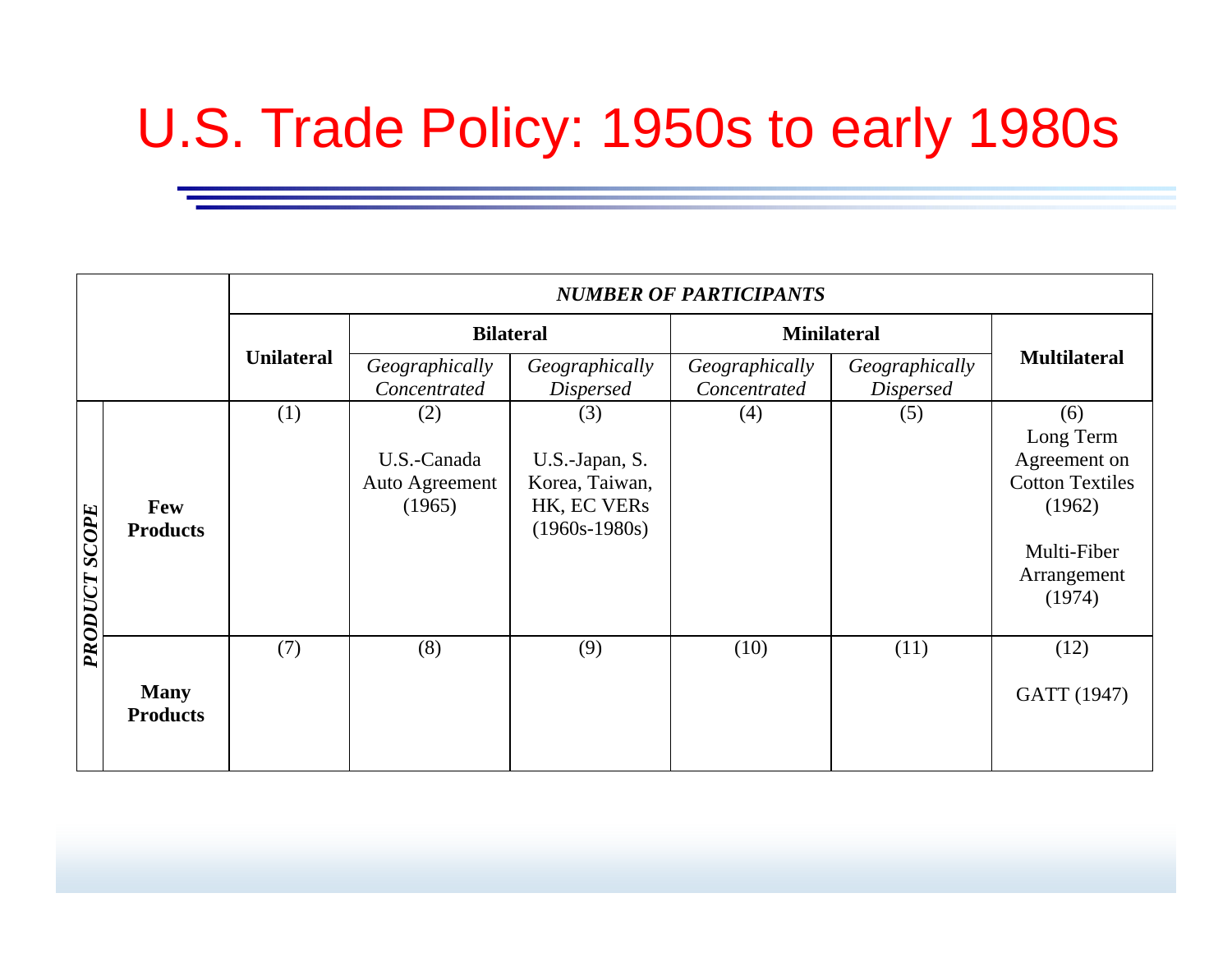## Liberal Protectionism: 1950s to early 1980s

## • **Systemic**

- $\triangleright$  Cold War bipolarity helps bolster free trade
- ¾ Multilateralism was dominant US initiated all GATT rounds and worried about undermining the GATT (hence the LTA and MFA)

### • **Domestic**

¾Politically important economic sectors (automobiles, textiles) prompted the US to negotiate market-protecting agreements

### $\bullet$ **Ideology and Leadership**

- ¾ "Embedded liberalism" –– John Ruggie view
- ¾ Pragmatic limited protectionism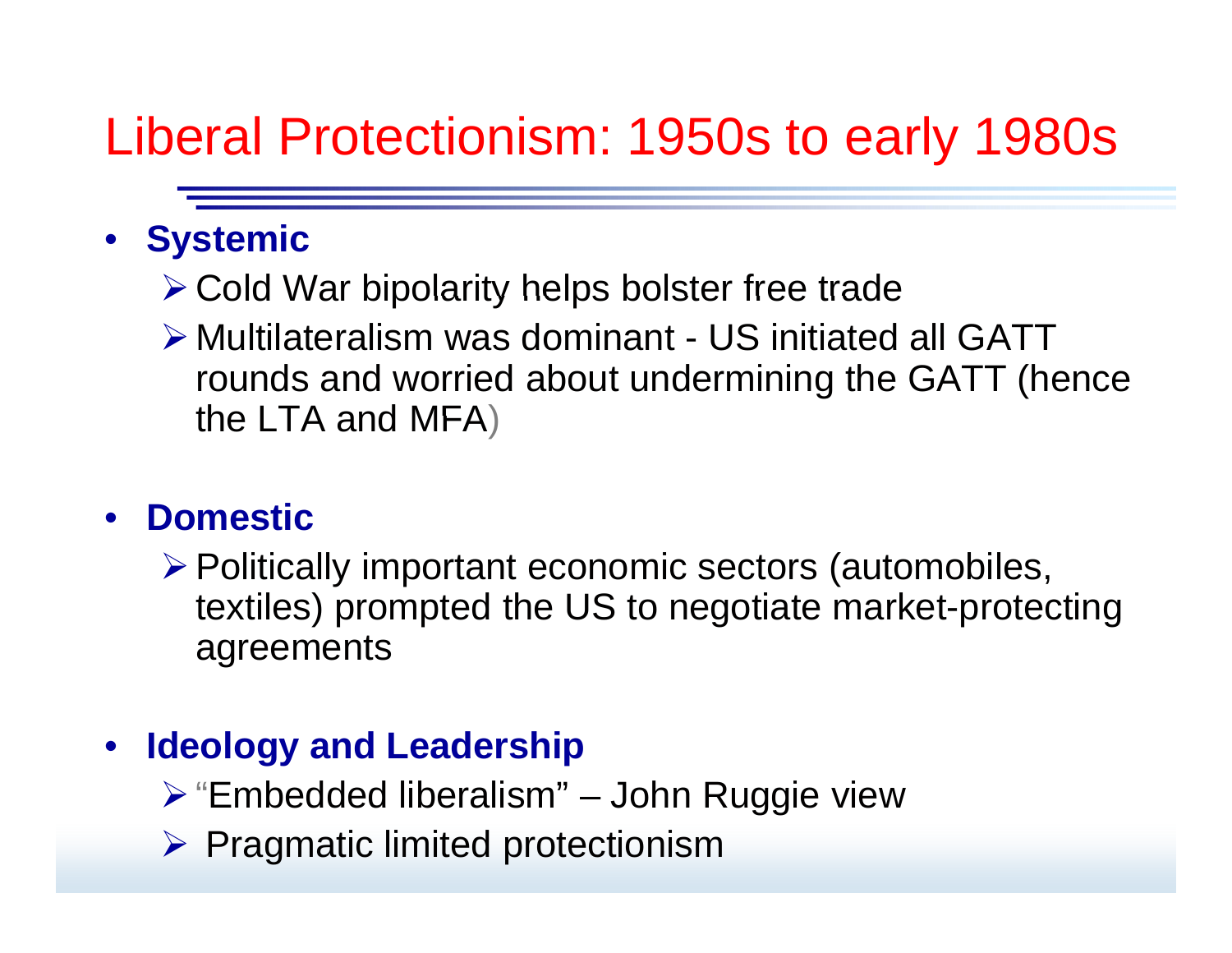# U.S. Trade Policy: Mid-1980s to Mid-1990s

|                         |                                | <b>NUMBER OF PARTICIPANTS</b>                                                                                      |                                  |                                                    |                                                                      |                                               |                                 |
|-------------------------|--------------------------------|--------------------------------------------------------------------------------------------------------------------|----------------------------------|----------------------------------------------------|----------------------------------------------------------------------|-----------------------------------------------|---------------------------------|
|                         |                                |                                                                                                                    | <b>Bilateral</b>                 |                                                    | <b>Minilateral</b>                                                   | <b>Multilateral</b>                           |                                 |
|                         |                                | <b>Unilateral</b>                                                                                                  | Geographically<br>Concentrated   | Geographically<br><b>Dispersed</b>                 | Geographically<br>Geographically<br>Concentrated<br><b>Dispersed</b> |                                               |                                 |
|                         | Few<br><b>Products</b>         | (1)<br>Super 301<br>(1990s)                                                                                        | (2)                              | (3)<br>U.S.-Japan<br>VIEs & SII<br>$(1980s-1990s)$ | (4)                                                                  | (5)                                           | (6)<br><b>MFA</b>               |
| <b>SCOPE</b><br>PRODUCT | <b>Many</b><br><b>Products</b> | (7)<br>Generalized<br>System of<br>Preferences<br>(1976, 2002)<br>Caribbean<br>Basin<br>Initiative<br>(1984, 2000) | (8)<br>Canada-U.S.<br>FTA (1989) | (9)<br>Israel FTA<br>(1985)                        | (10)<br><b>NAFTA</b> (1993)                                          | (11)<br>APEC (1989)<br>EAI (1990),<br>ongoing | (12)<br>GATT/WTO<br>(1947/1995) |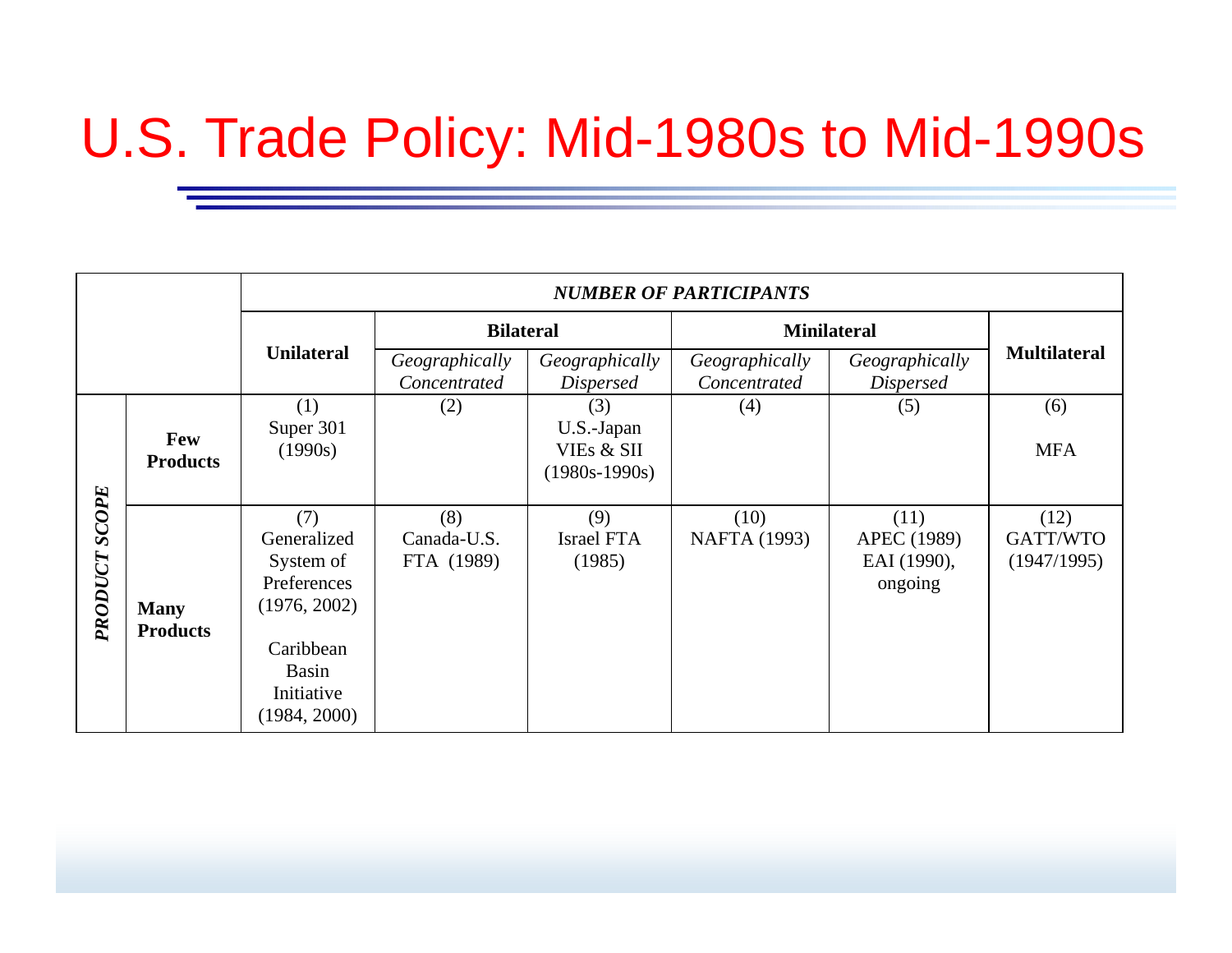## Frustration with the Uruguay Round

"If possible we hope that this ... liberalization will occur in the Uruguay Round. If not, we might be willing to explore a market liberalizing club approach through minilateral arrangements or a series of bilateral agreements. While we associate a liberal trading system with multilateralism, bilateral or minilateral regimes may also help move the world toward a more open system.

*James Baker, US Treasury Secretary, January 1988*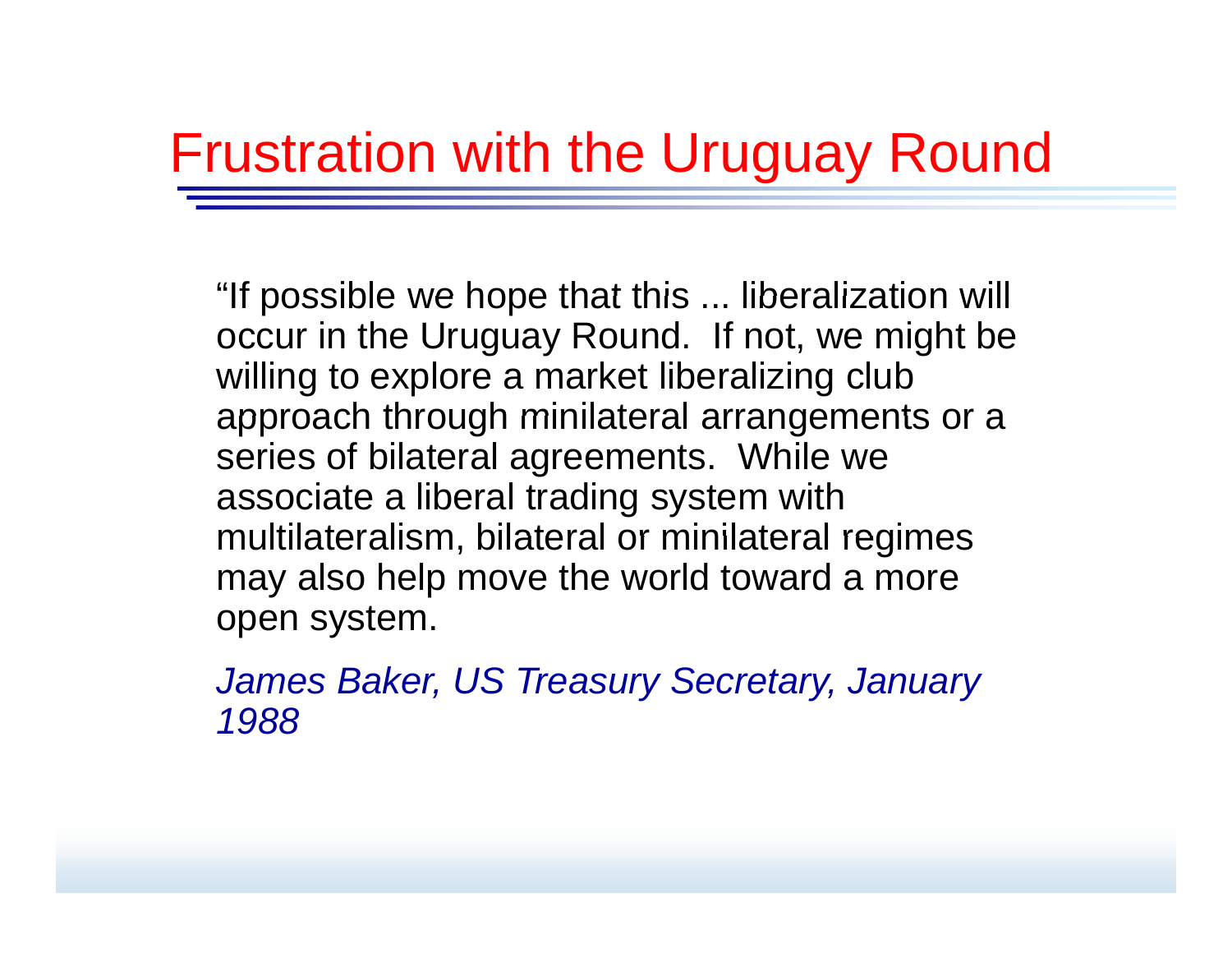# Building Blocs? Mid-1980s to mid 1990s

## • **Systemic**

- $\triangleright$  EU challenger to the US, followed by end of Cold War
- ≻ Decline in institutional nesting concerns? Uruguay round problems

### •**Domestic**

- $\triangleright$  Growing partisanship in trade
- ≻ High tech sectors face challenge from Japan

### $\bullet$ **Ideology and Leadership**

¾ Multilateralism challenged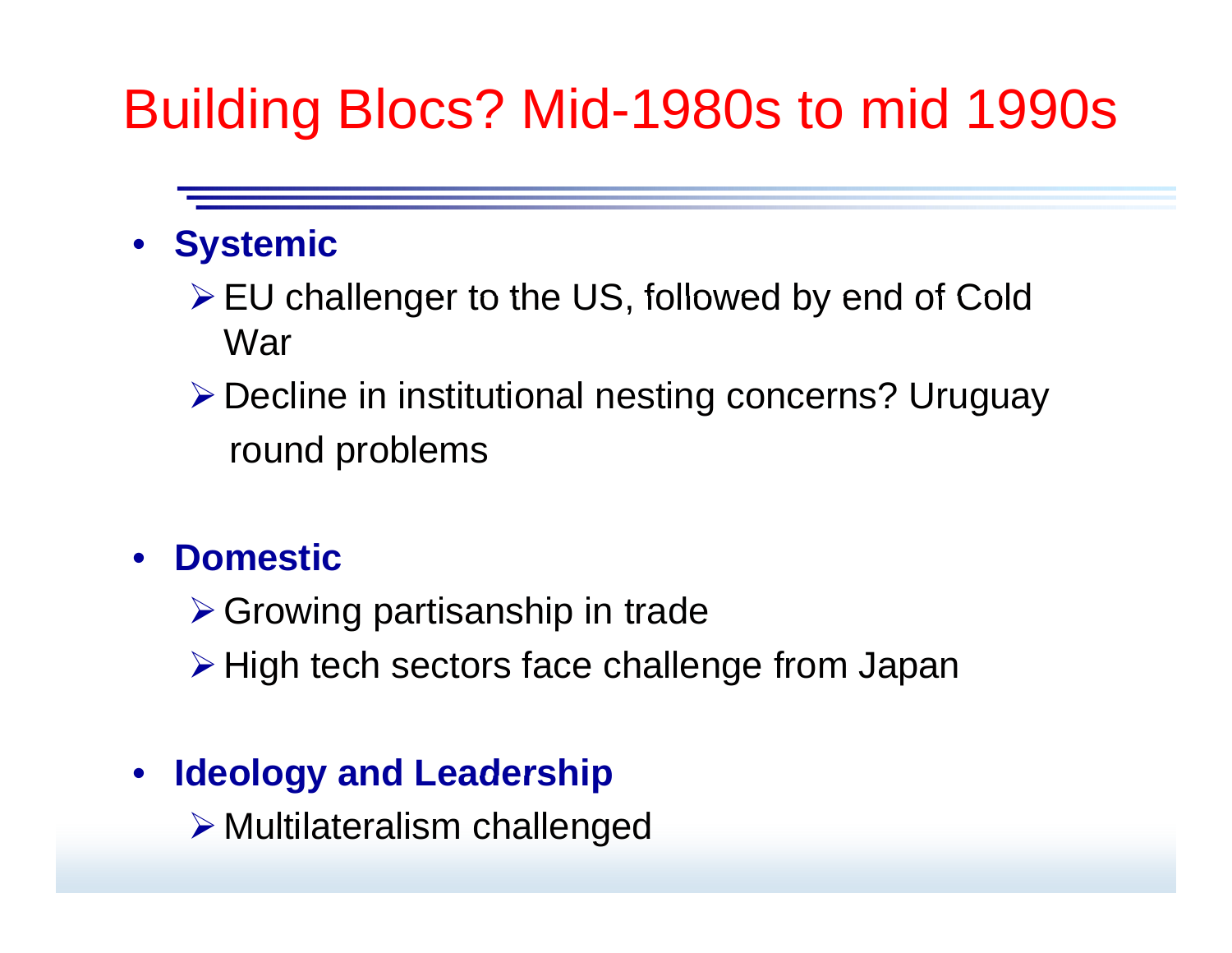# U.S. Trade Policy: Mid-1990s to 2008

|               |                                | <b>NUMBER OF PARTICIPANTS</b>                                                                                                                                                                                                       |                                  |                                                                                                                                                                                                                                                                                                                                                                              |                                |                                                                                                                                                                               |                                                                        |
|---------------|--------------------------------|-------------------------------------------------------------------------------------------------------------------------------------------------------------------------------------------------------------------------------------|----------------------------------|------------------------------------------------------------------------------------------------------------------------------------------------------------------------------------------------------------------------------------------------------------------------------------------------------------------------------------------------------------------------------|--------------------------------|-------------------------------------------------------------------------------------------------------------------------------------------------------------------------------|------------------------------------------------------------------------|
|               |                                |                                                                                                                                                                                                                                     | <b>Bilateral</b>                 |                                                                                                                                                                                                                                                                                                                                                                              |                                | <b>Minilateral</b>                                                                                                                                                            |                                                                        |
|               |                                | <b>Unilateral</b>                                                                                                                                                                                                                   | Geographically<br>Concentrated   | Geographically<br>Dispersed                                                                                                                                                                                                                                                                                                                                                  | Geographically<br>Concentrated | Geographically<br>Dispersed                                                                                                                                                   | <b>Multilateral</b>                                                    |
|               | Few<br><b>Products</b>         | $\overline{(1)}$<br>Super 301<br>(1990s)                                                                                                                                                                                            | (2)                              | (3)                                                                                                                                                                                                                                                                                                                                                                          | (4)                            | (5)<br>EVSL (1997)                                                                                                                                                            | (6)<br>ITA (1997)<br>BTA (1998)<br>FSA (1999)<br>MFA (phased out 2005) |
| PRODUCT SCOPE | <b>Many</b><br><b>Products</b> | (7)<br>Generalized<br>System of<br>Preferences<br>(1976, 2002)<br>Andean Trade<br>Preference<br>Act (1991,<br>$2002$ )<br>African<br>Growth and<br>Opportunity<br>Act<br>(2000)<br>Caribbean<br>Basin<br>Initiative<br>(1983, 2000) | (8)<br>Canada-U.S.<br>FTA (1989) | (9)<br><b>Israel FTA</b><br>(1985)<br>Jordan FTA<br>(2001)<br>Chile FTA<br>(2003)<br>Singapore FTA<br>(2003)<br>Morocco FTA<br>(2004)<br>Australia FTA<br>(2004)<br><b>Bahrain FTA</b><br>(2006)<br>Oman FTA<br>(2006)<br>Peru TPA<br>(2007)<br>Colombia FTA<br>$(2006)*$<br>Panama FTA<br>$(2007)*$<br>Korea FTA<br>$(2007)*$<br>Malaysia FTA<br>(N)<br>Thailand FTA<br>(N) | (10)<br>NAFTA (1993)           | (11)<br>APEC (1989)<br>Dominican Republic-<br>Central America FTA<br>(2005)<br>Free Trade Area of<br>the Americas<br>(UN)<br>South African<br><b>Customs Union FTA</b><br>(N) | (12)<br>GATT/WTO (1947/1995)                                           |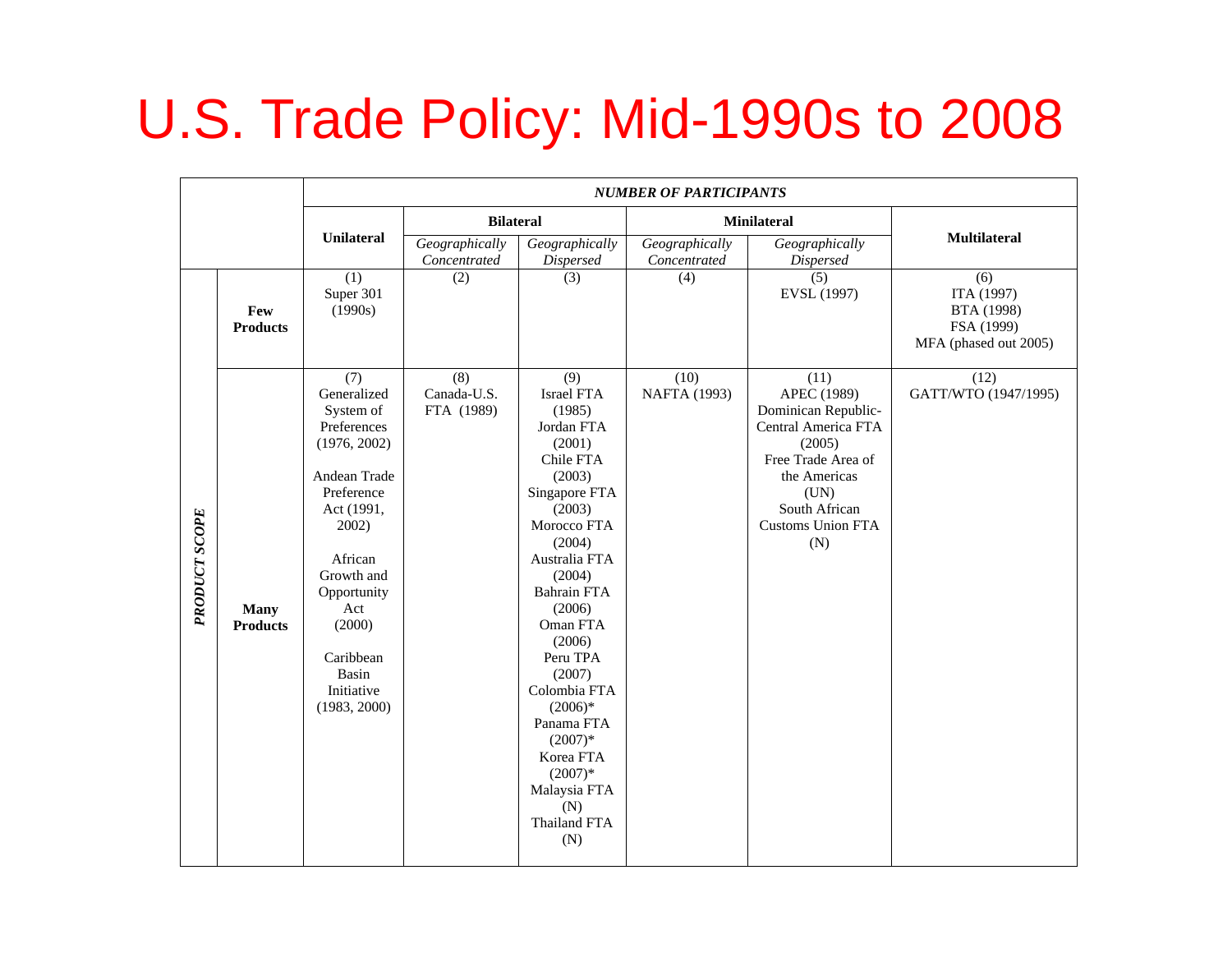## Competitive Liberalization: Mid-1990s to 2008

### • **Systemic**

 $\triangleright$  Rise of new powers

 $\triangleright$  Continued disputes between the EU and US

#### •**Domestic**

 $\triangleright$  Continued partisanship in trade

 $\triangleright$  NGO pressures with the problems in NAFTA

#### •**Ideology and Leadership**

 $\triangleright$  Free trade questioned

 $\triangleright$  Belief in bicycle theory of trade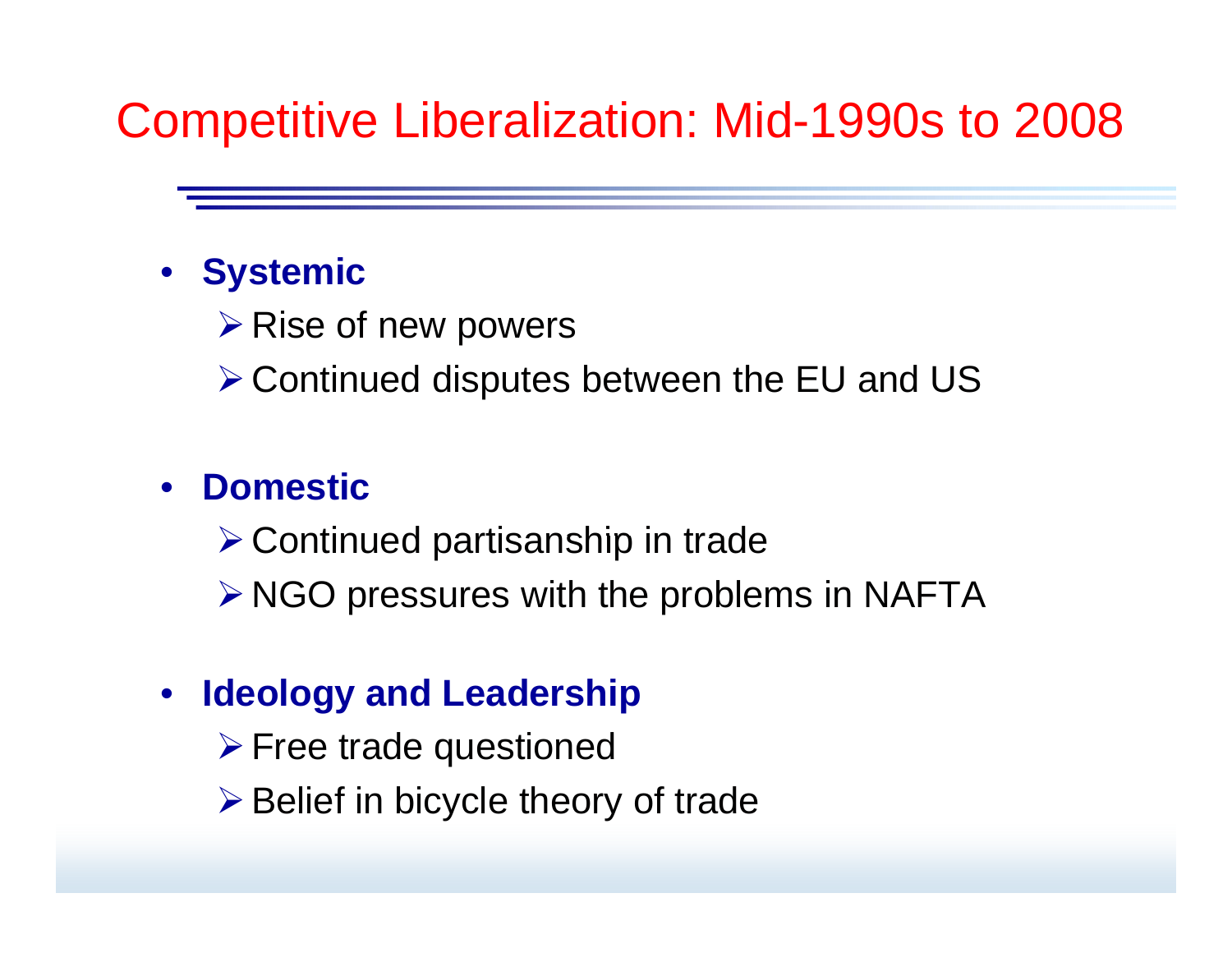## Multilateral Open Sectoral Approaches

"... the global-round approach to trade talks, involving all WTO participants in a comprehensive agenda requiring bargains across several sectors, may have outlived its usefulness. Focused negotiations on trade issues in specific sectors among a smaller group of WTO members are a promising alternative.

*Laura D'Andrea Tyson, "What Really Sabotaged the*  Seattle Trade Talks" <u>Business Week,</u> February 7, *2000.*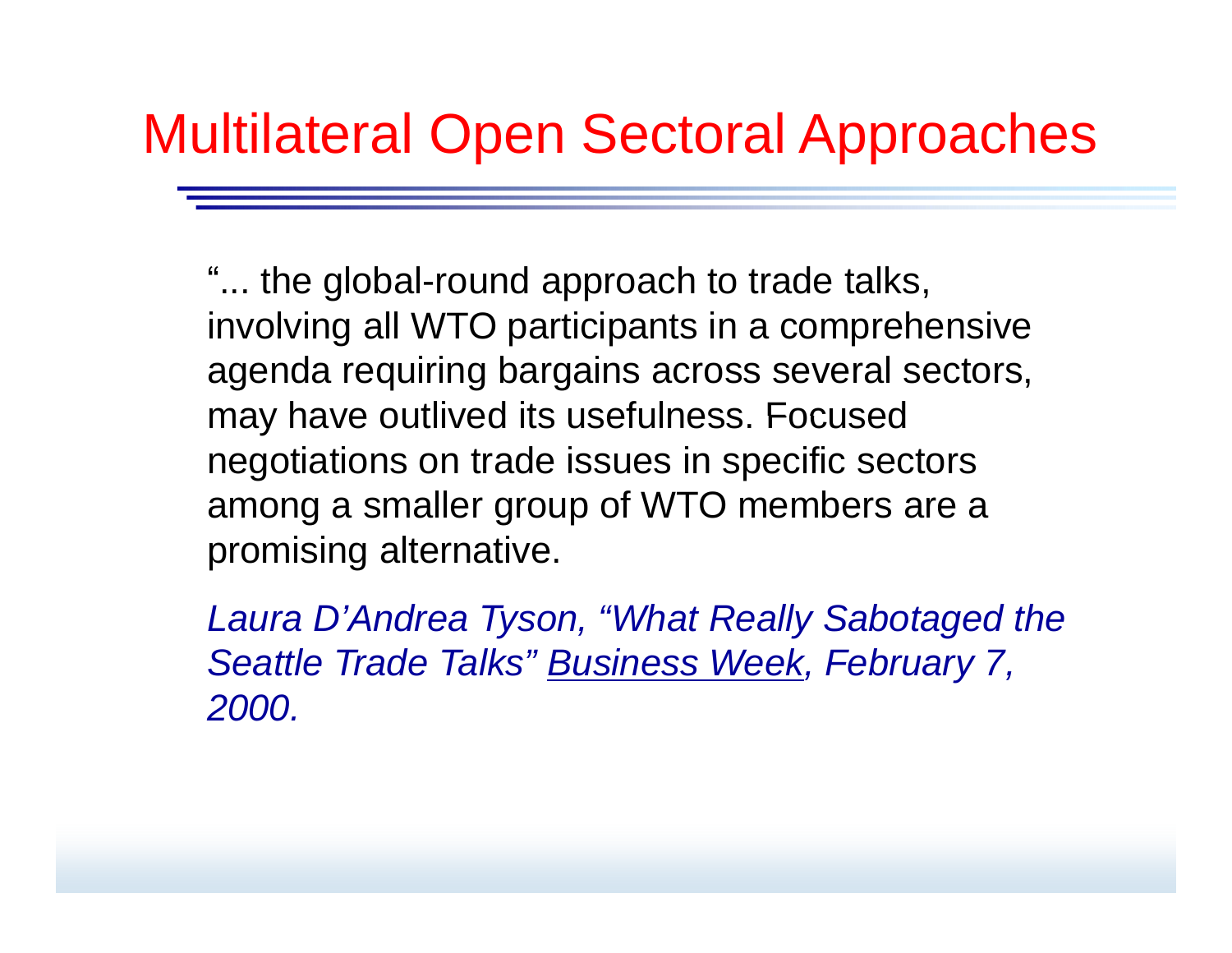# Multilateral Open Sectoralism

| <b>The Information</b><br><b>Technology Agreement,</b><br>ITA (1996)                      | computers<br>telecommunications<br>$\blacktriangleright$<br>software<br>semiconductors<br>$\blacktriangleright$<br>printed circuit boards<br>$\blacktriangleright$ |
|-------------------------------------------------------------------------------------------|--------------------------------------------------------------------------------------------------------------------------------------------------------------------|
| <b>The Basic Agreement</b><br>on Global<br><b>Telecommunications</b><br><b>BTA (1998)</b> | telephony and fax<br>➤<br>data transmission<br>mobile satellite services<br>$\blacktriangleright$<br>paging<br>mobile data services<br>$\blacktriangleright$       |
| <b>The Financial Services</b><br><b>Agreement</b><br><b>FSA (1999)</b>                    | banking<br>insurance<br><b>securities</b><br>$\blacktriangleright$<br>asset management<br>financial information                                                    |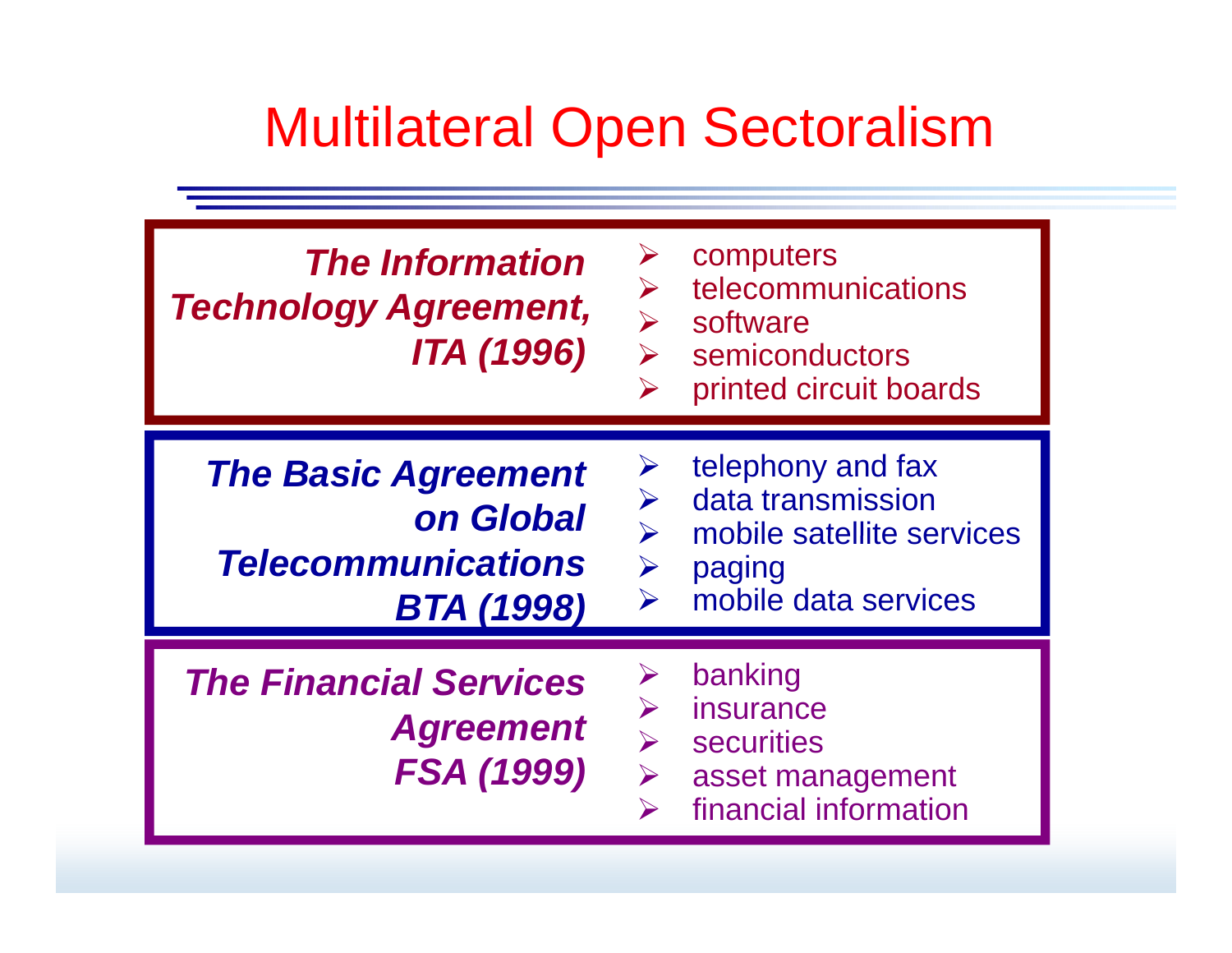# Multilateral Open Sectoral Liberalization

#### •**Advantages:**

- $\triangleright$  Agreements closely follow the preferences of domestic business interests
- $\triangleright$  Creates tangible gains for domestic industries when global or regional trade efforts stall

### $\bullet$ **Disadvantages:**

- $\triangleright$  Open sectoralism buys off winners, reducing the possibility of future support for global negotiations
- $\triangleright$  Further tariff reductions in sectors with already low tariffs may worsen distortions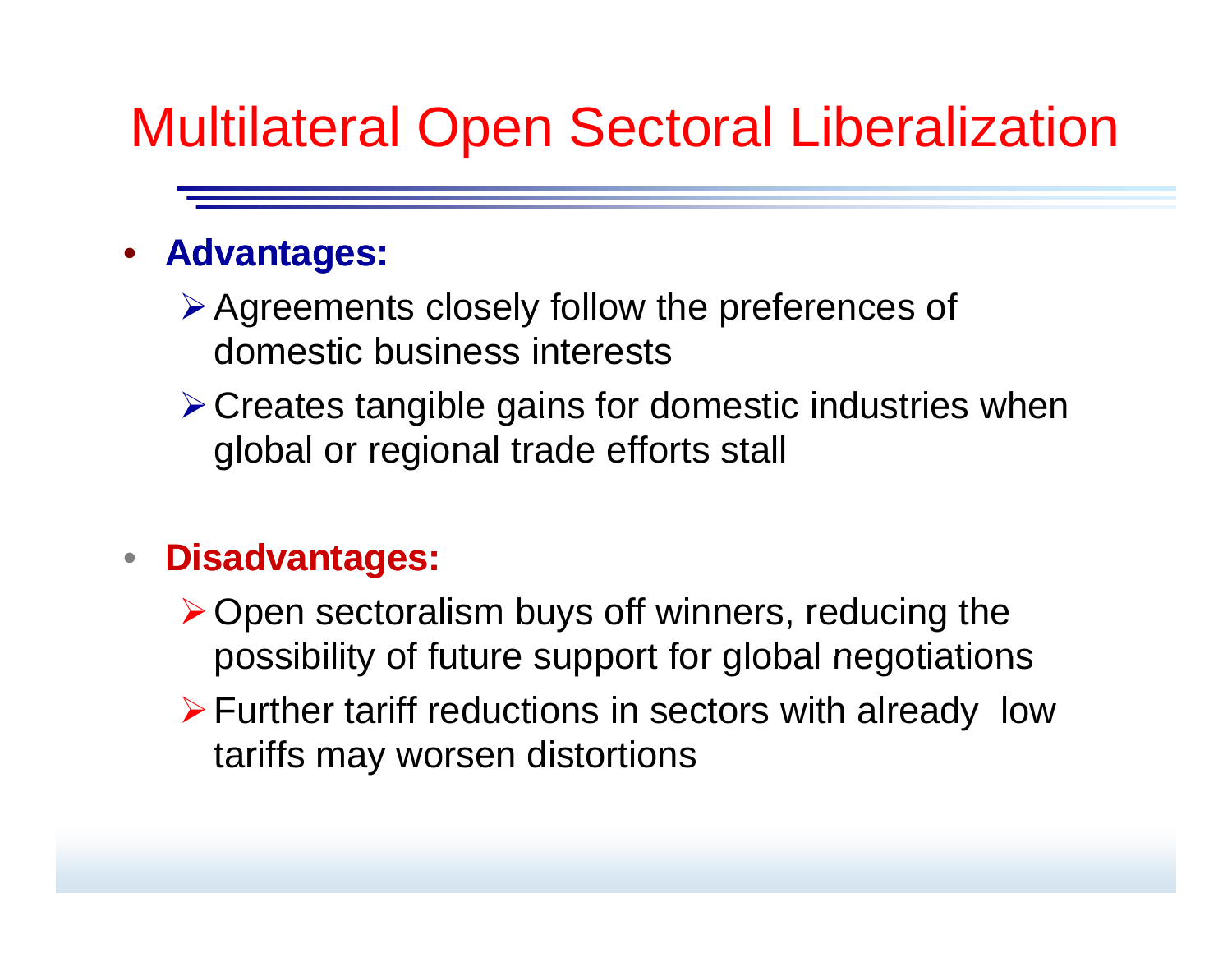# The Rise of Bilateralism

"Obviously, the best policy option is to build on the WTO framework…However, it may take regional and bilateral initiatives to jumpstart the WTO. Alternatively, we may have to undertake the regional and bilateral initiatives just to avoid discrimination by our more active trading partners." *U.S. Business Roundtable, February 2001*

… the US administration is using the concept of "competitive liberalization," working on global accords as well as individual agreements. By pursuing bilateral agreements, that puts pressure on other countries to do the same thing. I think they reinforce each other. **-C. Fred Bergsten, 2003**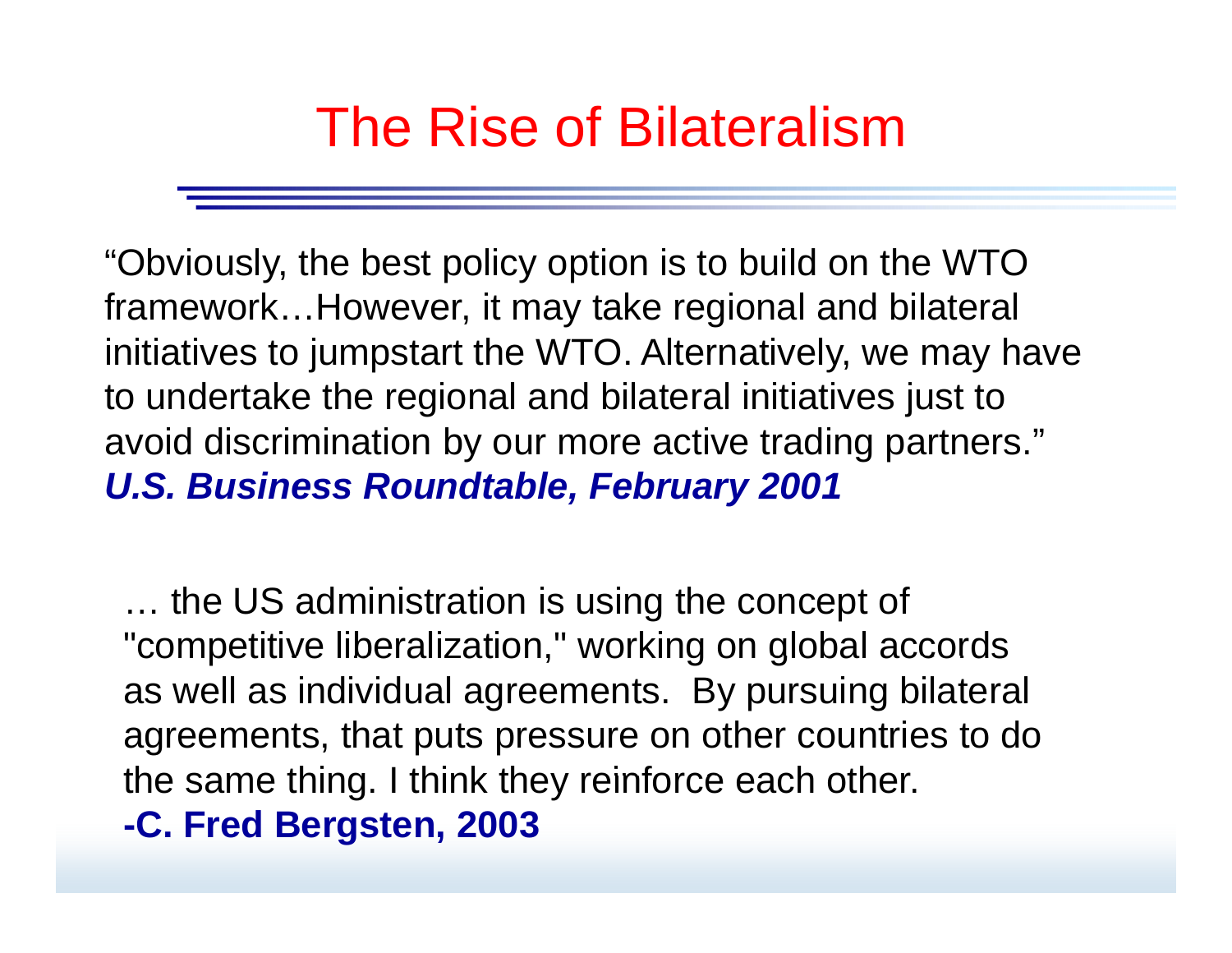## Bilateralism



### **Currently approaching 400 agreements**

N.B.: Chart is only illustrative of trends, not all actual accords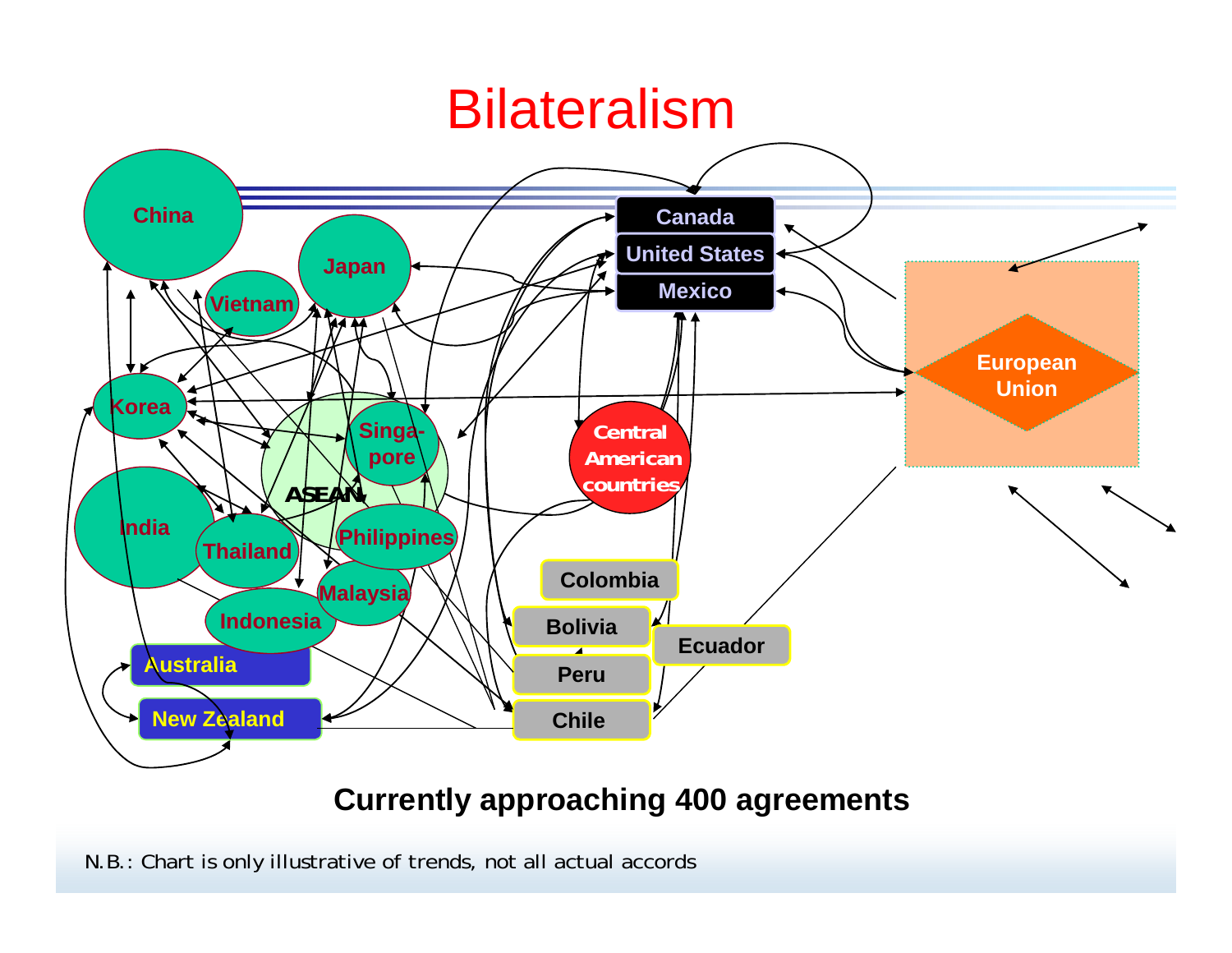# Bilateral Agreements: Pros and Cons

### • Advantages:

- ≻ Easier to start negotiations
- ¾Can achieve political/economic objectives and payoff quickly
- ¾Respond to other states' bilaterals

### • **Disadvantages:**

- ¾Significant trade and investment diversion
- ≻Patchwork of agreements complicates the challenge for firms, particularly SMEs
- ¾Pressure on smaller countries to make concessions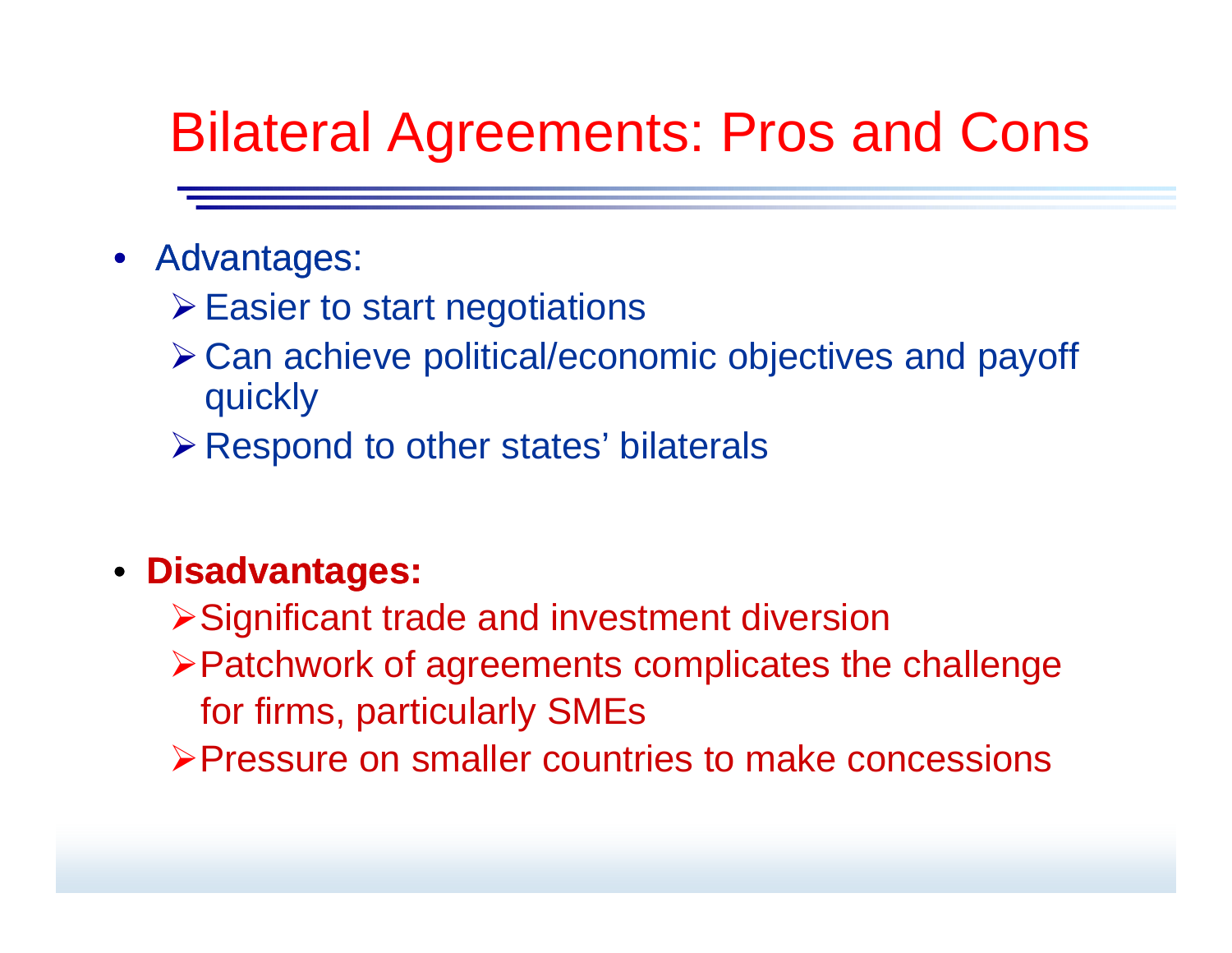Who's Lobbying?

"...unlike the last global round of negotiations, when movie studios, drug companies, software makers, banks and manufacturers coalesced into a formidable free-trade lobby, the enthusiasm this time has been narrower…

The lack of business lobbying has been blamed in part by Peter Mandelson, the EU trade commissioner, for the turning of the Doha Round into what he called "the Ag-only round". He said that business had failed to provide "countervailing pressure" to protectionist agricultural lobbies." *December 12, 2005, Financial Times*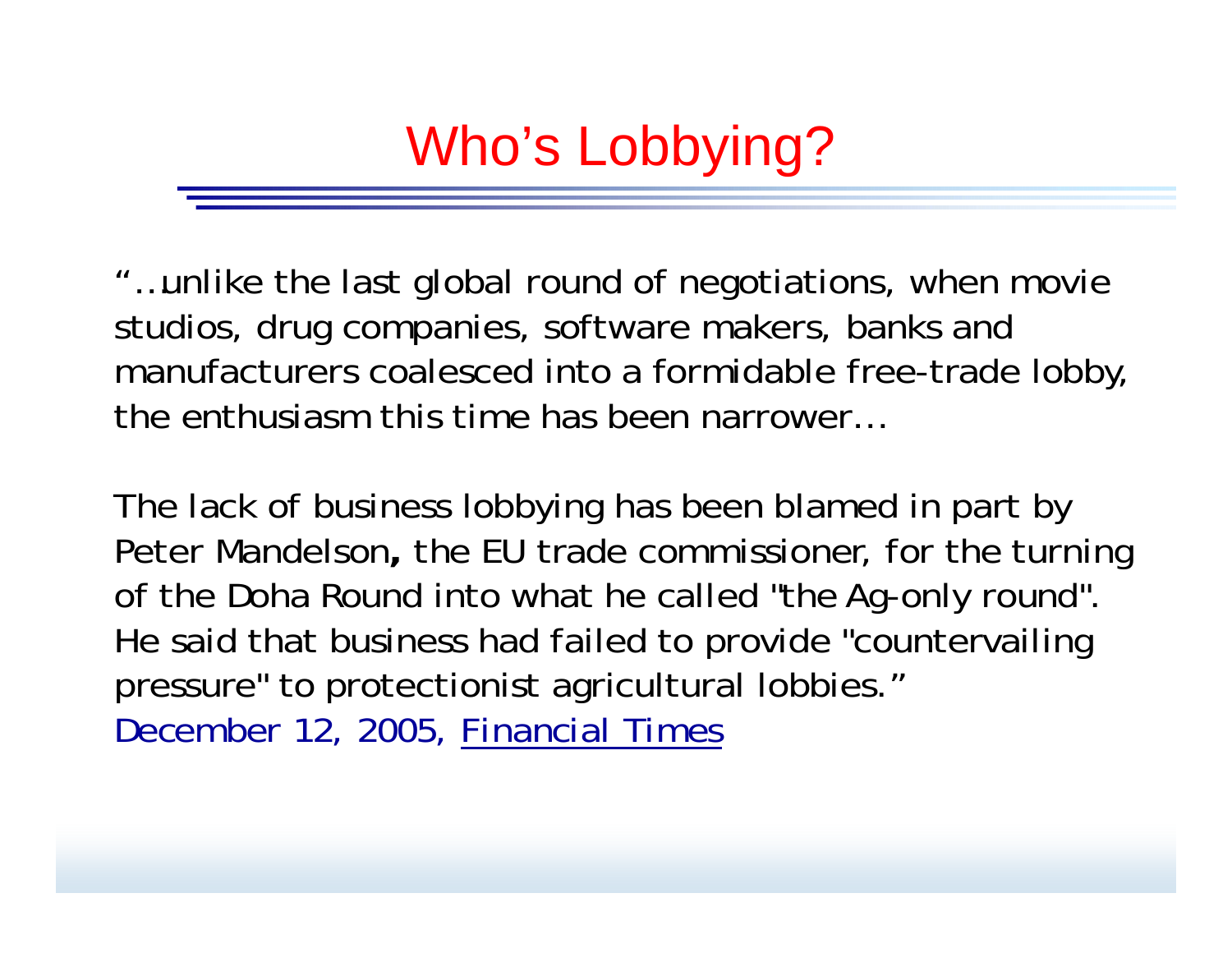What Next? A Free Trade Area of the Asia-Pacific?(FTAAP)

- ¾ Bergsten's Arguments for an FTAAP
	-
	- Prevent development of East Asian exclusive agreements
	- Mitigate U.S.-China conflict
	- Bolster APFC
	- **Enhance prospects for Doha**

¾ Aggarwal counterarguments: P
(ABAC/PECC study)

- **Irony: Competitive liberalization** • Will control PTAs **Exercise State of the Competitive Incentives**<br>generated PTAs; few incentives to stop proliferation
	- East Asians see through this and are skeptical
	- Domestic political non-starter to have free trade with China
	- $\overline{B}$  APEC is institutionally weak
	- **E** Undermine remaining hope for Doha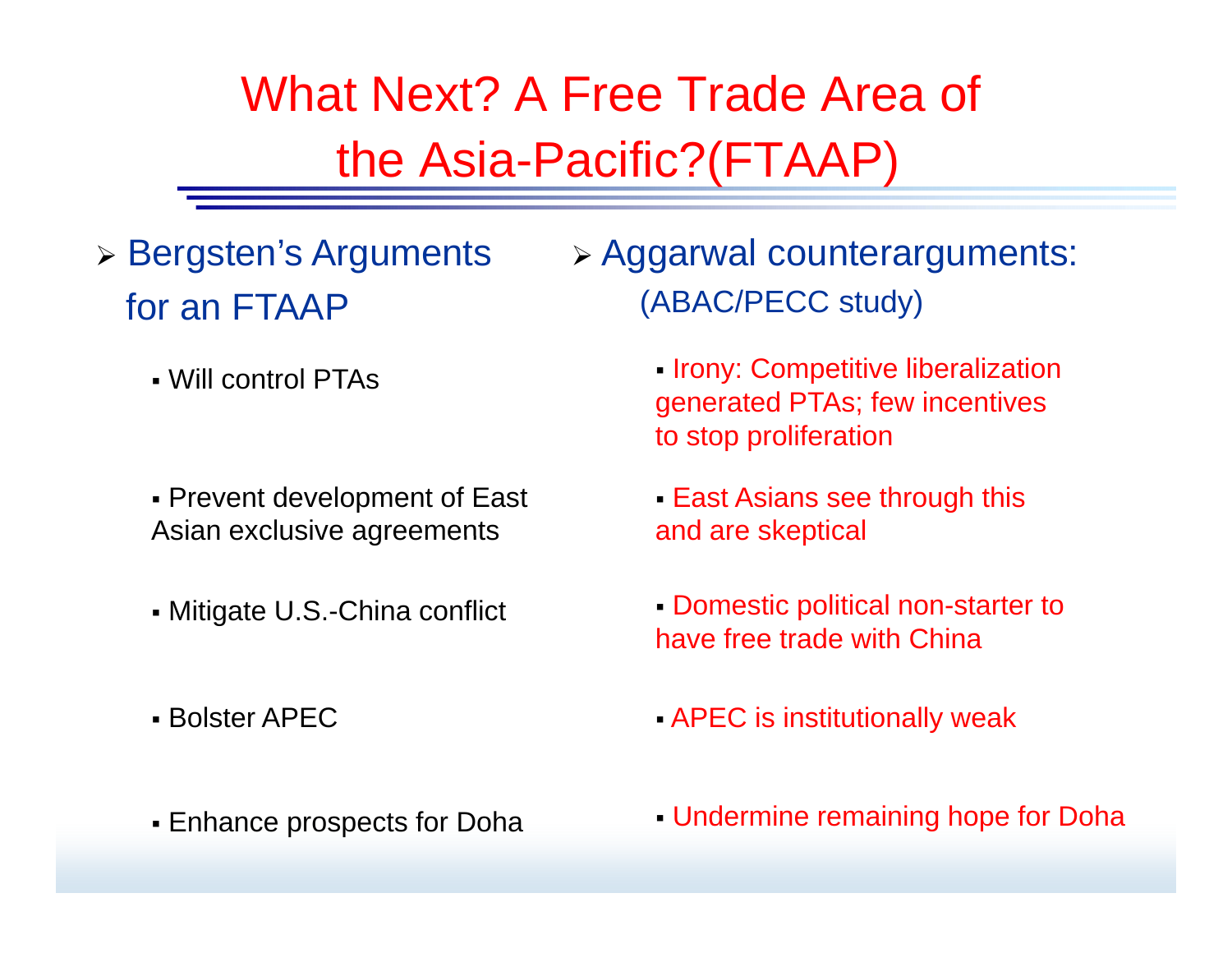## Pres. Obama's Trade Policy (Based in part on USTR 2009 report)

- •Trade policy is a relatively low priority at this point
- Commitment to the Doha Round but little movement likely as U.S. seems unwilling to make further concessions and concern about sur ge mechanism
- Lots of discussion about social accountability, the environment, and political transparency
- Redoing trade agreements
	- $\triangleright$  Panama: likely to be passed
	- **► KORUS and Colombia: Likely to be reworked; autos and** beef the key in Korea case
	- $\triangleright$  NAFTA: unlikely that there will be major changes
	- ▶ P4-P8: Pressures to not proceed from various lobbies but these can be overcome